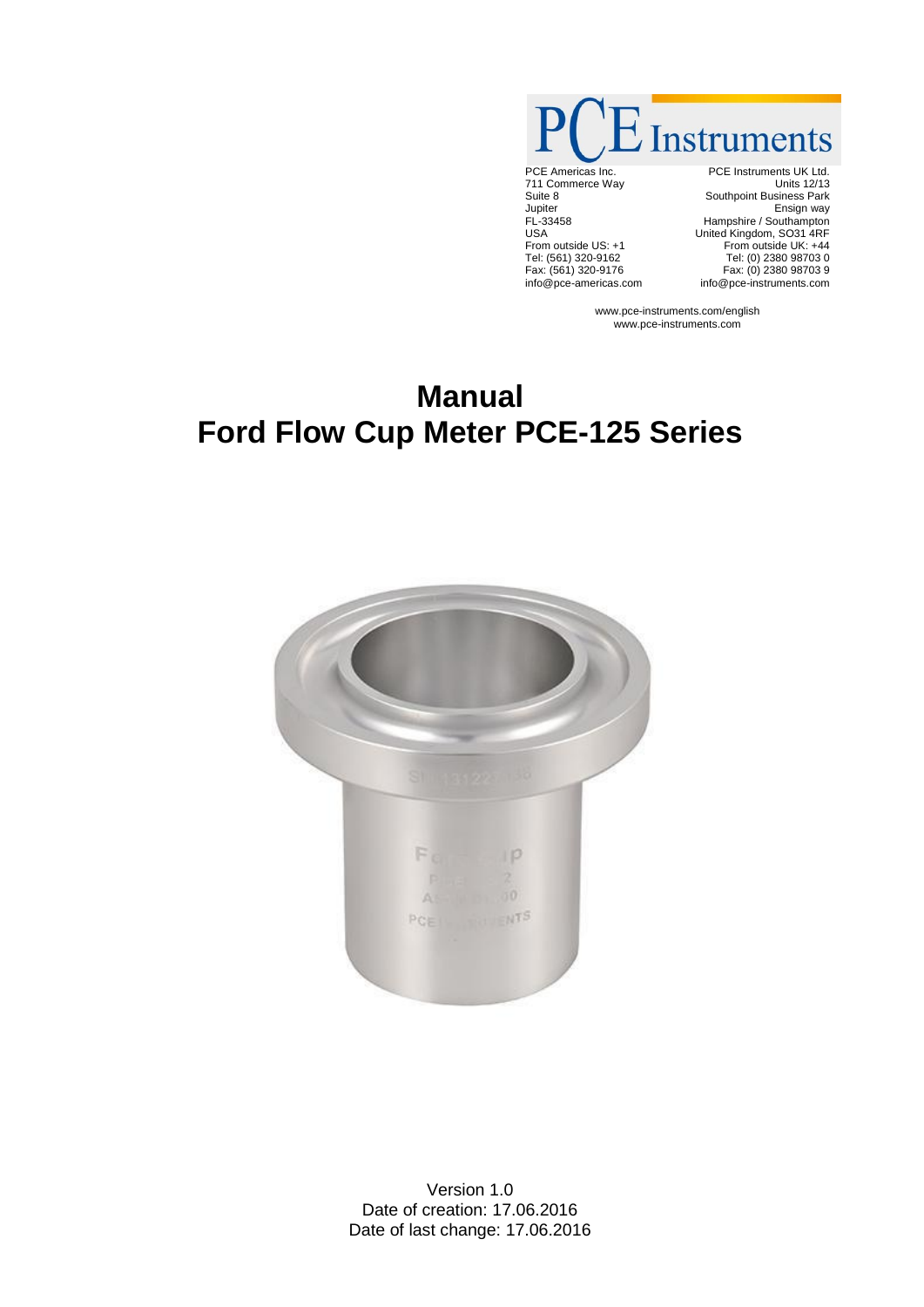# **Contents**

| 1              |  |  |  |  |  |
|----------------|--|--|--|--|--|
| $\mathbf{2}$   |  |  |  |  |  |
| 2.1            |  |  |  |  |  |
| 2.2            |  |  |  |  |  |
| 2.3            |  |  |  |  |  |
| 3              |  |  |  |  |  |
| 4              |  |  |  |  |  |
| 4.1            |  |  |  |  |  |
| 4.2            |  |  |  |  |  |
| 4.3            |  |  |  |  |  |
| 5              |  |  |  |  |  |
| 6              |  |  |  |  |  |
| $\overline{7}$ |  |  |  |  |  |
| 7.1            |  |  |  |  |  |
| 7.2            |  |  |  |  |  |

Thank you for purchasing a flow cup meter from PCE Instruments.

#### <span id="page-1-0"></span>**1 Safety notes**

Please read this manual carefully and completely before you use the device for the first time. The device may only be used by qualified personnel and repaired by PCE Instruments personnel. Damage or injuries caused by non-observance of the manual are excluded from our liability and not covered by our warranty.

- The device must only be used as described in this instruction manual. If used otherwise, this can cause dangerous situations for the user and damage the meter.
- You must not make any technical changes to the device.
- The appliance should only be cleaned with a cloth and suitable cleaning agents. Do not use aggressive agents or abrasives and do not use wire brushes, metal scrapers or other metallic tools for cleaning.
- Clean the flow cup meter after each use and make sure that it is dry and free from residues before storing it.
- The device must only be used with accessories from PCE Instruments or equivalent.
- Before each use, inspect the cup for visible damage. If any damage is visible, do not use the device.

This user's handbook is published by PCE Instruments without any guarantee.

We expressly point to our general guarantee terms which can be found in our general terms of business.

If you have any questions please contact PCE Instruments.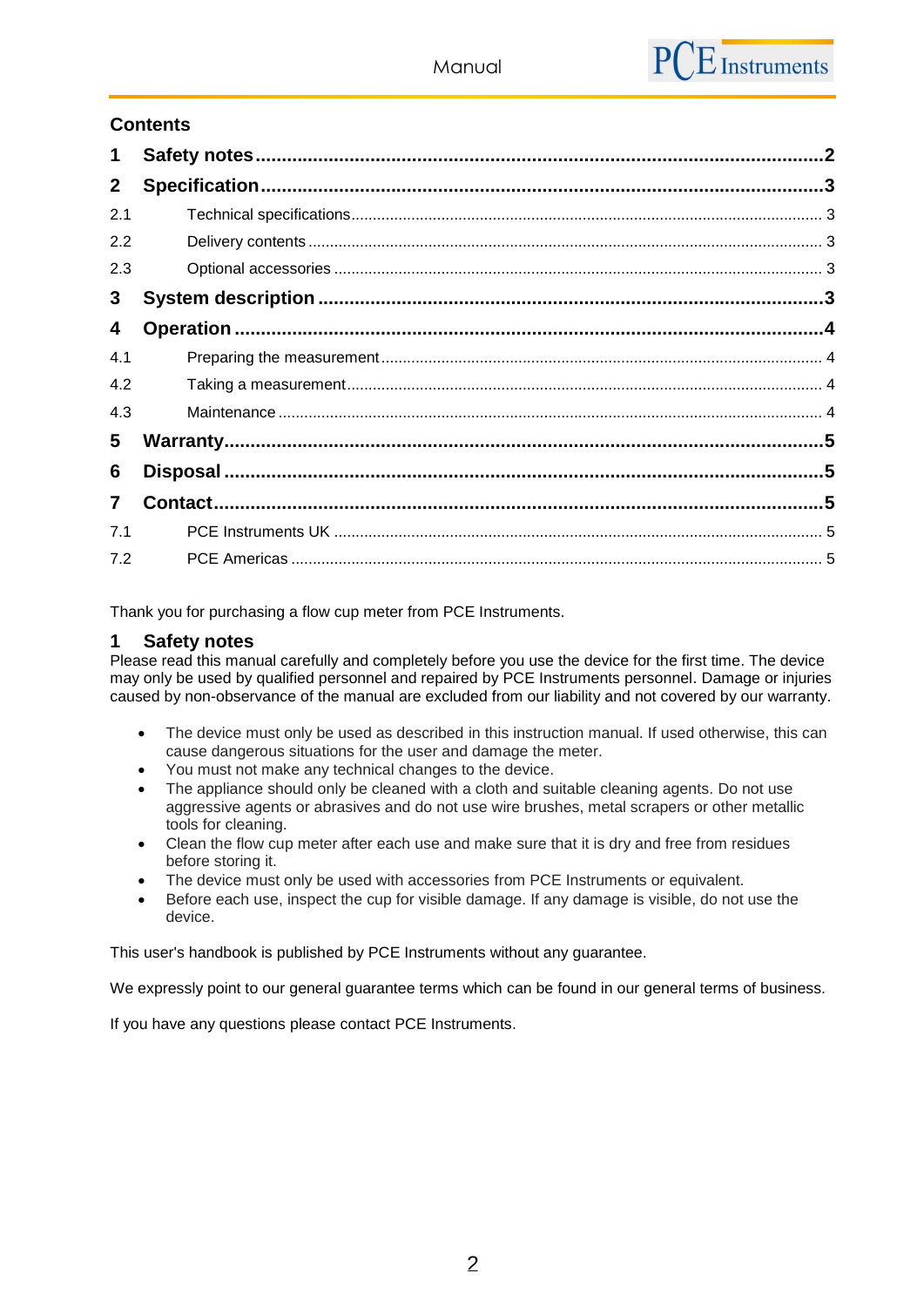# <span id="page-2-0"></span>**2 Specification**

#### <span id="page-2-1"></span>**2.1 Technical specifications**

| Model                | <b>PCE-125/2</b>            | PCE-125/3        | <b>PCE-125/4</b> | <b>PCE-125/5</b> |  |  |
|----------------------|-----------------------------|------------------|------------------|------------------|--|--|
| Inner vertical       | 43 mm                       | 43 mm            | 43 mm            | 43 mm            |  |  |
| height               | $±0.1$ mm                   | $±0.1$ mm        | $±0.1$ mm        | $±0.1$ mm        |  |  |
| Inner nozzle $Ø$     | $2.53$ mm                   | $3.4 \text{ mm}$ | $4.1 \text{ mm}$ | $5.2 \text{ mm}$ |  |  |
| Outer nozzle Ø       | $5.0 \text{ mm}$            | $5.5 \text{ mm}$ | $6.0$ mm         | $7.6$ mm         |  |  |
|                      | $±0.5$ mm                   | $\pm 0.5$ mm     | $±0.5$ mm        | $±0.5$ mm        |  |  |
| Measuring range      | 25120                       | 49  220          | 70370            | 214  1,413       |  |  |
| (mm <sup>2</sup> /s) |                             |                  |                  |                  |  |  |
| Flow time (s)        | 40100                       | 25105            | 20105            | 20  105          |  |  |
|                      | ±0.2                        | ±0.2             | ±0.2             | ±0.2             |  |  |
| Material             | Cup: anodized aluminium     |                  |                  |                  |  |  |
|                      | Nozzle: stainless steel     |                  |                  |                  |  |  |
| <b>Standards</b>     | ASTM D1200, D333 and D365   |                  |                  |                  |  |  |
| <b>Dimensions</b>    | Inner $\varnothing$ : 50 mm |                  |                  |                  |  |  |
|                      | Outer $Ø: 85$ mm            |                  |                  |                  |  |  |
|                      | Height: 76 mm               |                  |                  |                  |  |  |
| Weight               | Approx. 320 g               |                  |                  |                  |  |  |

#### <span id="page-2-2"></span>**2.2 Delivery contents**

- 1 x Ford flow cup PCE-125
- 1 x glass plate
- 1 x factory certificate
- 1 x instruction manual

#### <span id="page-2-3"></span>**2.3 Optional accessories**

- Stand BDG 130

# <span id="page-2-4"></span>**3 System description**

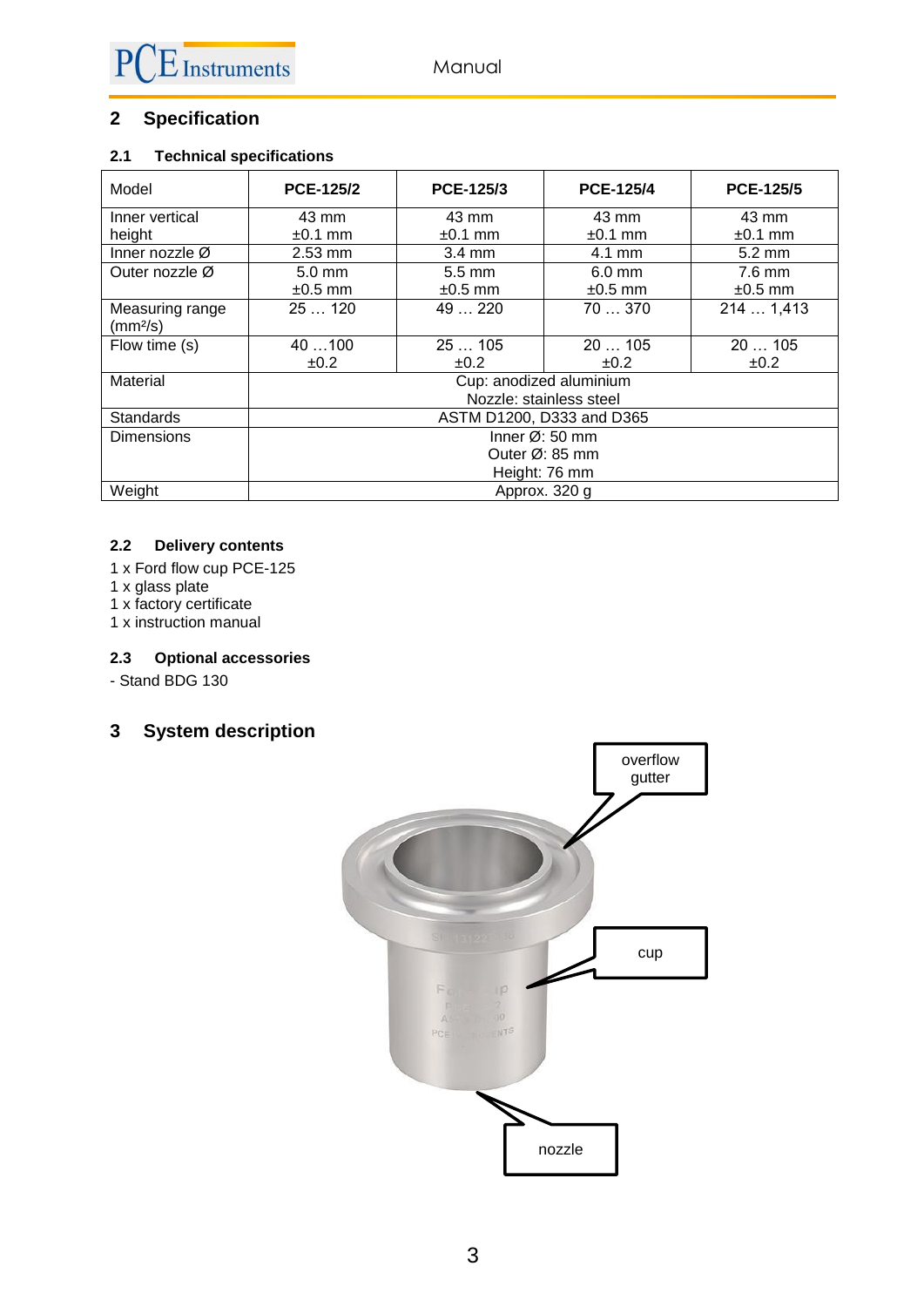## <span id="page-3-0"></span>**4 Operation**

#### <span id="page-3-1"></span>**4.1 Preparing the measurement**

To perform a measurement, you need a stopwatch. Also, please mind the following notes to prepare the measurement:

- Make sure that the cup and the nozzle are clean and free from residues.
- The liquid to be measured has to be homogeneous and free from air bubbles. Do not let the sample rest for too long. The sample should be freshly strained (e. g. by stirring) before starting the measurement.
- Allow some time for the fluid and the cup for temperature compensation.
- Measure and note down the temperature of the liquid.
- You can only measure Newtonian fluids with the flow cup. To check if the sample is Newtonian, observe the measuring procedure (see chapter 4.2) and follow these steps:
	- o Fill the cup and measure the flow time immediately.
	- o Fill the cup again and wait one minute before measuring the flow time.
	- $\circ$  If the deviation between both results is above 10 %, the sample is a non-Newtonian fluid. In this case, you cannot measure it with the flow cup.

#### <span id="page-3-2"></span>**4.2 Taking a measurement**

- 1. Place the cup in a way that the nozzle is aligned vertically and not blocked.
- 2. Place a finger on the nozzle to cover it.
- 3. Fill the cup to the brim. Pour the fluid into the cup gently to prevent the formation of air bubbles.
- 4. Slide the glass plate over the rim of the cup until it is covered completely. Excess sample is absorbed by the overflow gutter.
- 5. Remove your finger from the nozzle and wait a while to allow air bubbles to get to the surface.
- 6. Remove the glass plate and start the flow time measurement at the same time.
- 7. Watch the fluid coming out of the nozzle. Once the flow breaks, stop the flow time measurement.
- 8. Repeat the measurement.
- 9. If the results of both measurements do not deviate by more than 5 %, calculate the average and note it down.
- 10. After that, you can calculate the viscosity by using a viscosity nomogram, for example.

#### <span id="page-3-3"></span>**4.3 Maintenance**

The flow cups of the PCE-125 series are low-maintenance devices.

If you need to perform calibration checks on a regular basis (e. g. in line with a quality management system) we offer a variety of calibration oils.